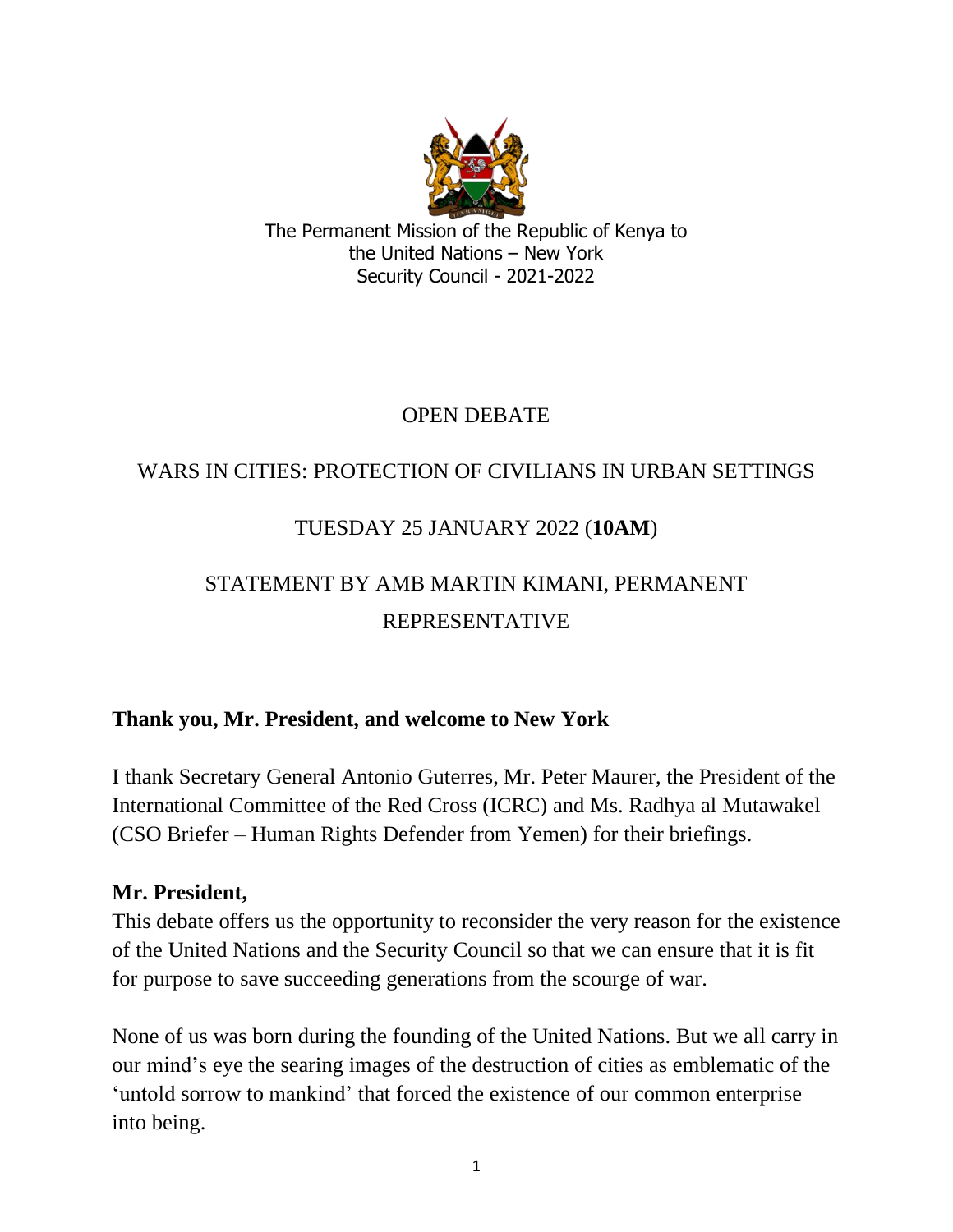We carry the indelible images of the siege of Leningrad by Nazi Germany that lasted almost 900 days with untold suffering and heroism by its residents. To this day, the culture of the British people is marked by the experiences of civilians running into their bomb shelters to the sound of wailing sirens warning of incoming bombs.

History will always recall the nuclear bombings of Hiroshima and Nagasaki that, for the first time in human history, literally vaporised civilians to send a terrifying signal to their leaders.

By 1945, many of the great cities of Europe and Asia lay in ruins, their residents mourning lost relatives and friends, scavenging for food, many in countries whose will to fight had been broken by the bombings. The attacks on the cities were deliberate.

They were meant to break the will of the states waging war by breaking the lives and hopes of civilians. Civilians continue to bear the brunt of conflict in urban areas as witnessed in fighting ISIS in MOSUL and in the Syrian conflict.

## **Mr. President**,

This then leads us to wonder whether a war the equal of the last two great global conflicts is possible today, and whether the Security Council has the will to recognise its approach and act to prevent it.

We ask this question knowing that such a war will be an outlier and that our tools to predict it are extremely poor. What is needed is a system of state relations that lowers the incentives for such a confrontation.

We are in a period of surging rivalries, escalations of military spending, and provocative actions.

Some of the great powers involved in this rising geopolitical struggle are members of this Council, while others stand outside it.